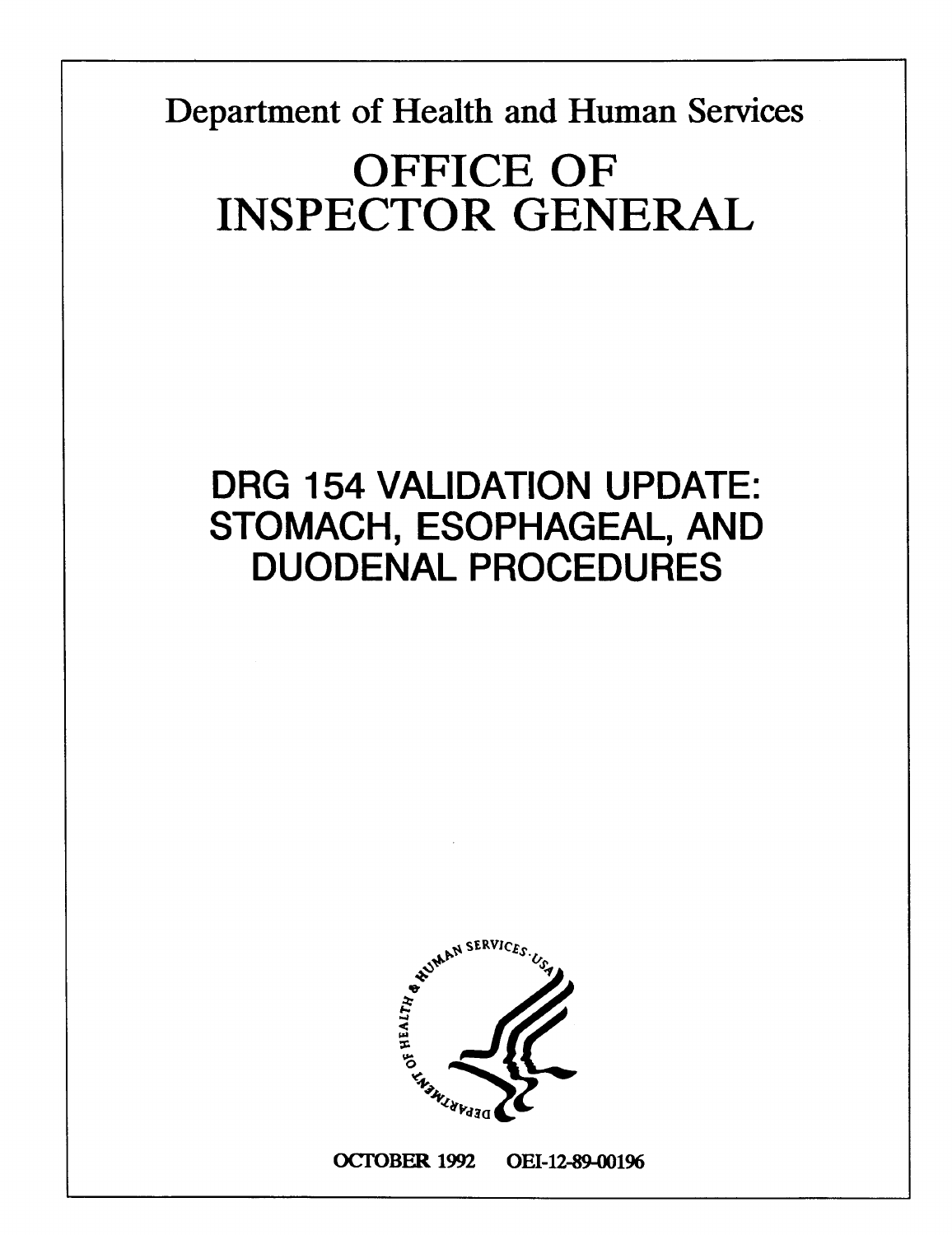#### PURPOSE

This inspection reabstracted on a blinded basis, the International Classification of Diseases, 9th Edition, Clinical Modification codes from a sample of Medicare discharges billed as diagnosis-related group (DRG) 154, stomach, esophageal, and duodenal procedures. It compared the reabstracted DRG to the hospital-billed DRG for reimbursement changes. The sample was nationally representative and covered all of 1988, the most recent data available.

This inspection updated a previous Office of Inspector General (OIG) study. For 1985, the OIG found 20.0 percent errors among 75 reabstractions, improperly overreimbursing hospitals by a projected \$51.0 million. This inspection used a parallel methodology to make these studies statistically comparable. Statistical tests determined whether numeric differences between 1985 results and 1988 results were real (statistically significant) or could be attributed to random error.

#### FINDINGS

#### *DRG 154 billing erron not reduced*

Of 87 discharges reabstracted for this inspection, 11 (12.6 percent) were incorrectly assigned to DRG 154. The difference between this result and the 20.0 percent error rate the OIG found for DRG 154 discharges in 1985 was not statistically significant. The difference between this inspection's 12.6 percent errors and the 14.7 percent for all discharges in 1988 also failed to attain statistical significance.

#### Errors continued to over-reimburse hospitals

This inspection projected that discharges incorrectly assigned to DRG 154 overreimbursed hospitals \$41.4 million. This did not statistically differ from the \$51.0 million over-reimbursement in 1985.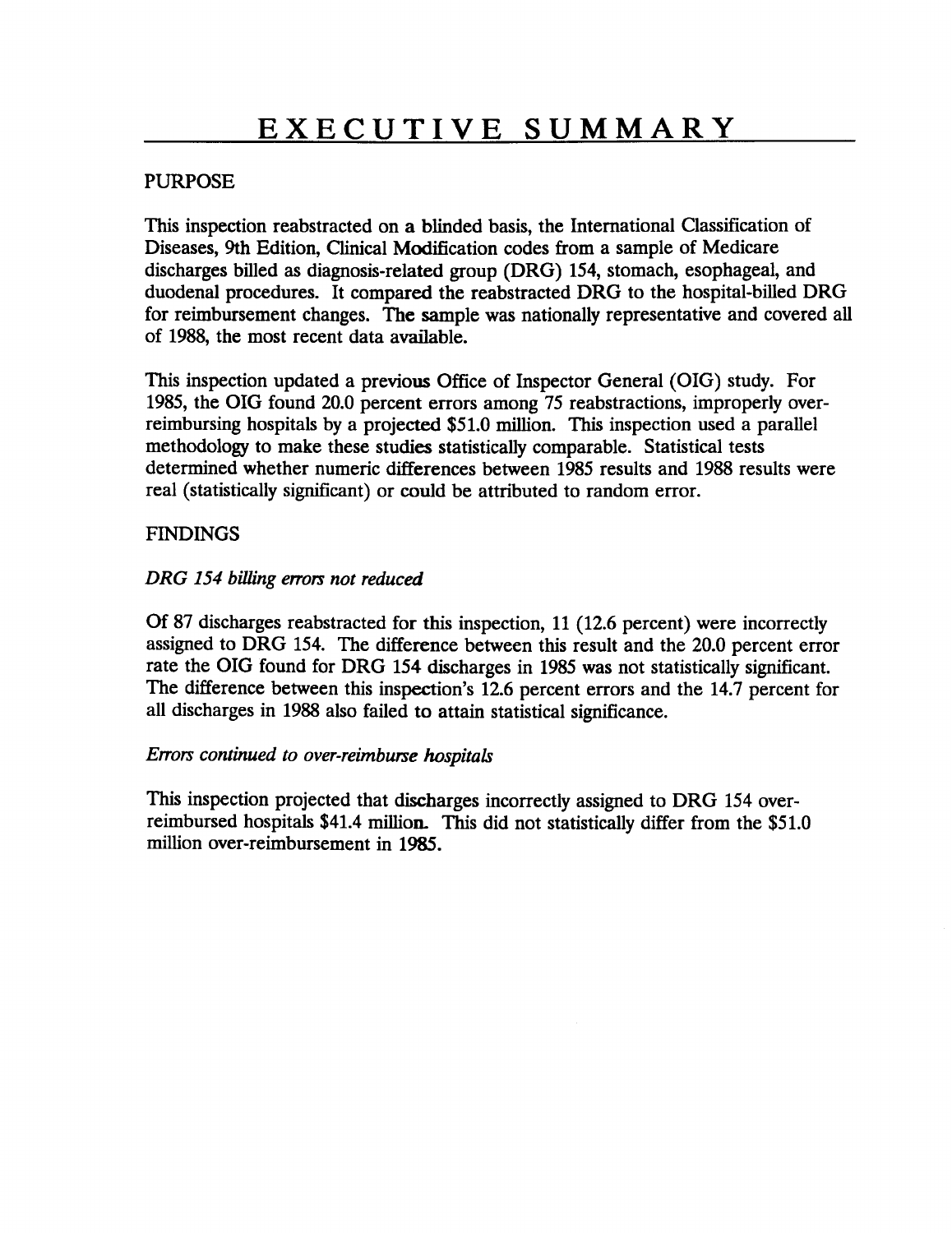### **TABLE OF CONTENTS**

#### PAGE

#### EXECUTIVE SUMMARY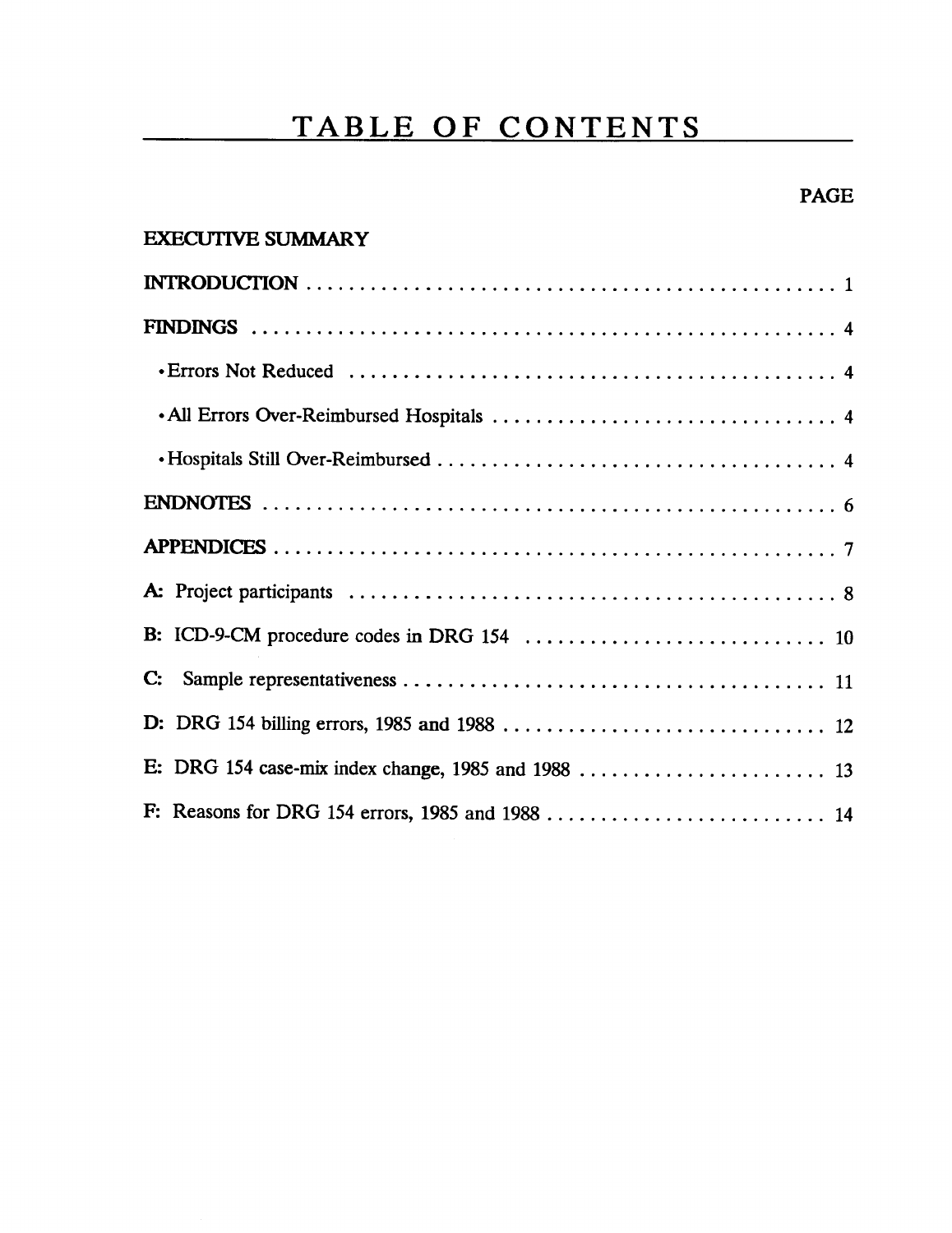#### Background

Diagnosis-related group (DRG) 154: stomach, esophageal, and duodenal procedures; encompasses 81 procedures requiring use of an operating room and surgical team. These procedures include various biopsies, excisions, and repairs of the upper gastrointestinal system. The International Classification of Diseases, 9th Edition, Clinical Modification (ICD-9-CM) codes categorized in DRG 154 define procedures only and do not refer to the underlying or etiological condition such as cancer or trauma. [Appendix B].

DRG 154's weight increased from 2.6621 in 1985 to 3.7961 in 1988. Since 1985, the U.S. Health Care Financing Administration (HCFA) altered DRG 154 to eliminate "age over 69" as a complication code. This change shifted billings in one quarter of the data collection period for this inspection.

In a previous study, the OIG found that DRG 154 had an unusually high proportion of billing errors.<sup>1</sup> Correct ICD-9-CM coding would have grouped 20.0 percent of its 75 reabstractions to different DRGs in 1985. These billing errors over-reimbursed the hospitals a projected \$51.0 million.

This inspection updated the previous study using 1988 data, the most recent available. It used a parallel methodology to make these inspections statistically comparable.

#### **Methodology**

This inspection randomly selected 87 DRG 154 discharges. The study population consisted of the 49,677 Medicare-reimbursed DRG 1S4 discharges during calendar year 1988. The design excluded discharges from specialty institutions such as children's hospitals, tuberculosis units, and psychiatric facilities. It also excluded discharges in Maryland and New Jersey, which the PPS still exempted in 1988. Finally, it excluded bills for pediatric, obstetric, and psychiatric DRGs (principally drug and alcohol rehabilitation performed by a general hospital).<sup>2</sup> Unlike its 1985 predecessor, it included hospitals established since the advent of the PPS in 1983. By chance, all 87 discharges came from different hospitals.

The OIG requested that hospitals send complete copies of the sampled medical records to the OIG's contractor, Baxter-Health Data Institute (HDI) of Lexington, MA. The OIG followed-up missing records and issued subpoenas to compel the cooperation of four hospitals.

The OIG contracted with the American Medical Record Association (AMRA) to reabstract the charts. The AMRA selected ICD-9-CM codes supported by the record, determined the principle diagnosis, and grouped to select the correct DRG. To assure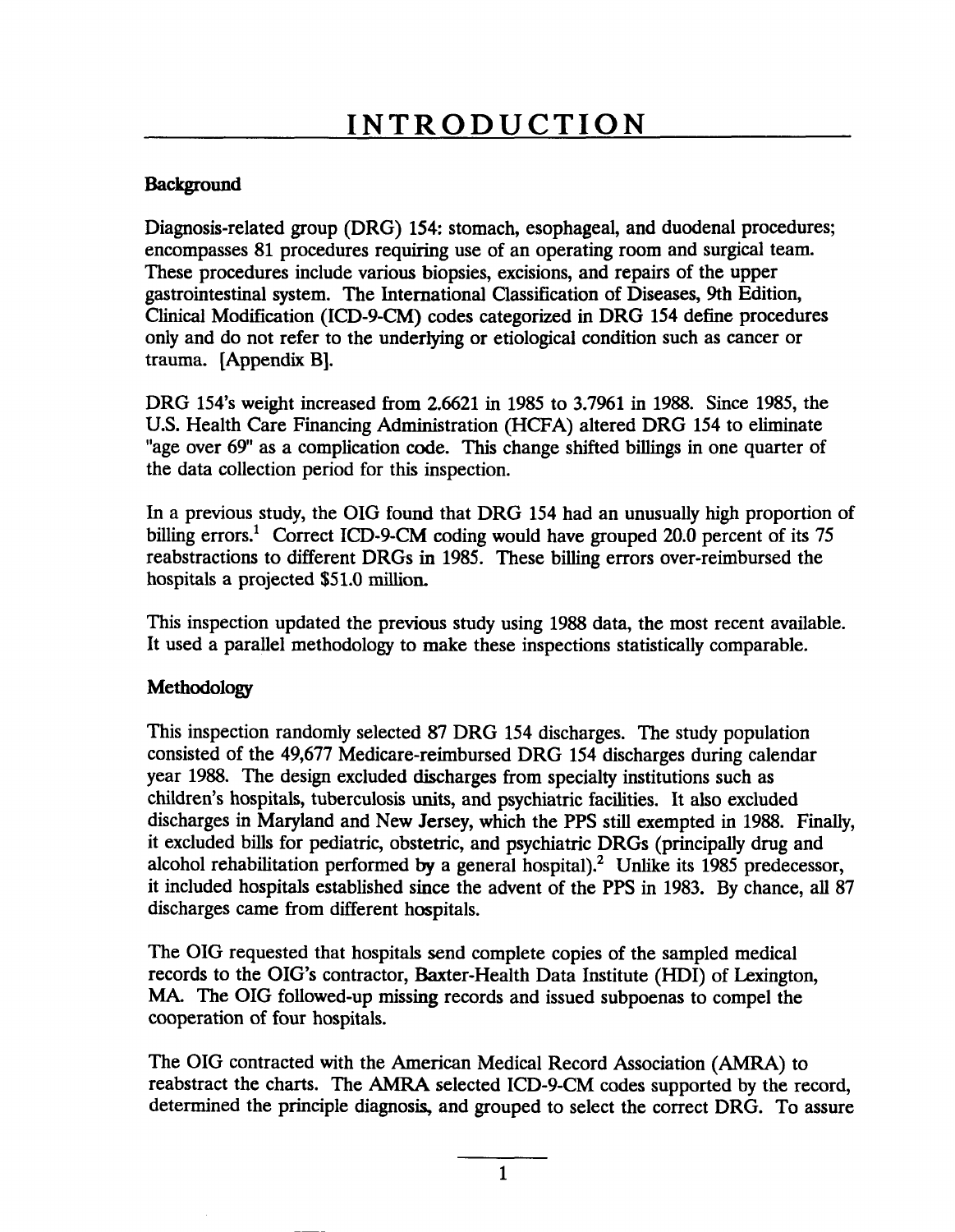that the original ICD-9-CM codes and DRGs did not effect the reabstraction, the AMRA coders conducted their work without knowledge of the original ICD-9-CM codes and DRGs. The coders had instructions not to treat marginal problems or honest differences in judgement about appropriate coding as DRG errors. This standard should have produced a conservative estimate of the proportion of discharges having DRG errors. A series of reliability checks verified the reproducibility and accuracy of the AMRA coding. The AMRA also identified the reasons why a hospital's bill differed from the correct codes.

BOTEC Analysis Corporation of Cambridge, Massachusetts (BOTEC) edited the AMRA database, checked the sample's representativeness, and conducted statistical analyses of the correlates and financial consequences of DRG 154 miscoding. It also reweighted the 1985 data to improve comparability with this inspection. Statistical tests determined whether numeric differences between 1985 results and 1988 results were real (statistically significant) or could be attributed to random error.

#### Representativeness

To test the sample's representativeness, the OIG compared the distribution of sample bills to the distribution of the underlying population of DRG 154. The sample came disproportionately from rural and nonteaching hospitals. [Appendix C].



Figure 1: Sample representativeness by hospital demography, 1988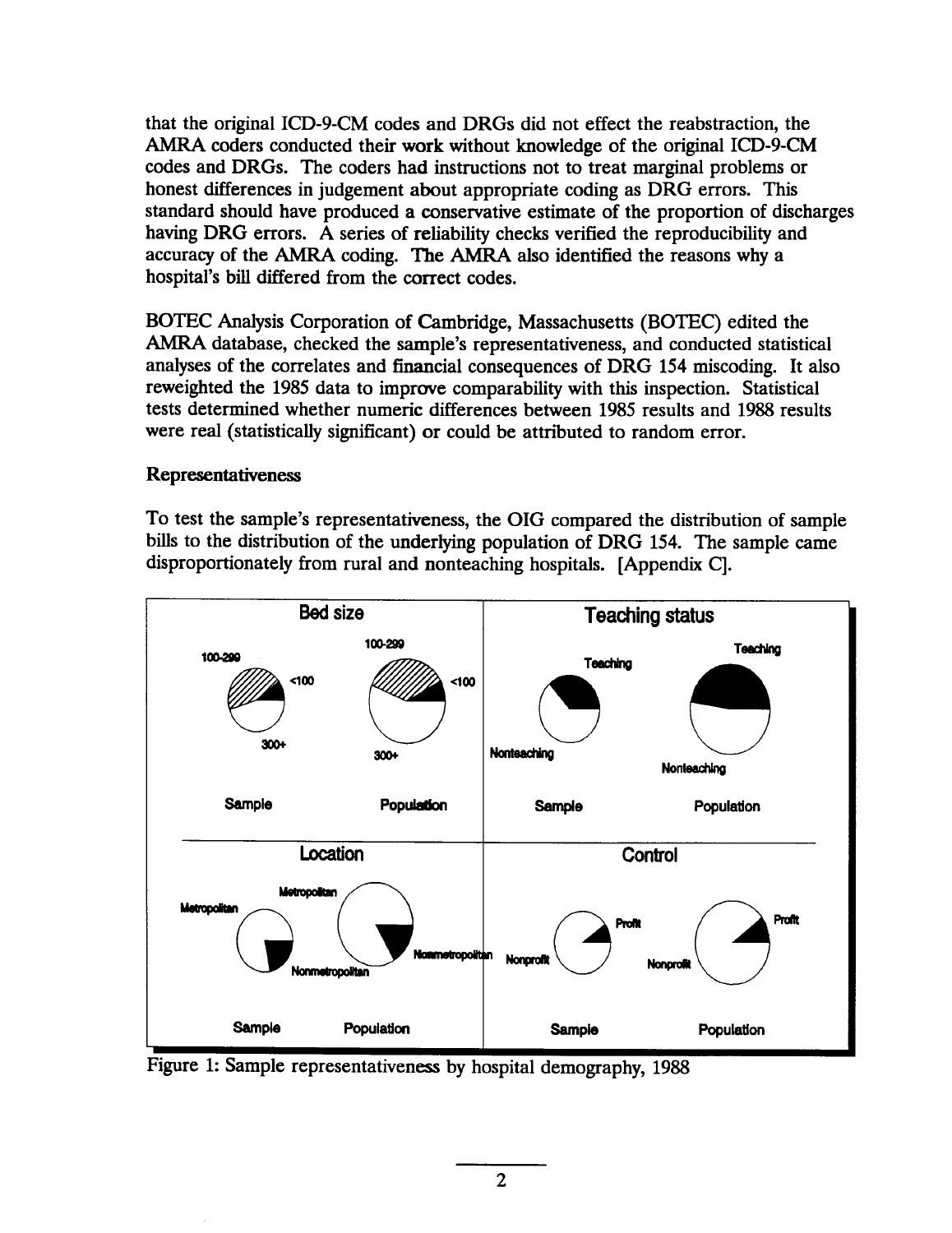

The sample did not statistically differ from the underlying population with respect to patient characteristics.

Figure 2: Sample representativeness by patient demography, 1988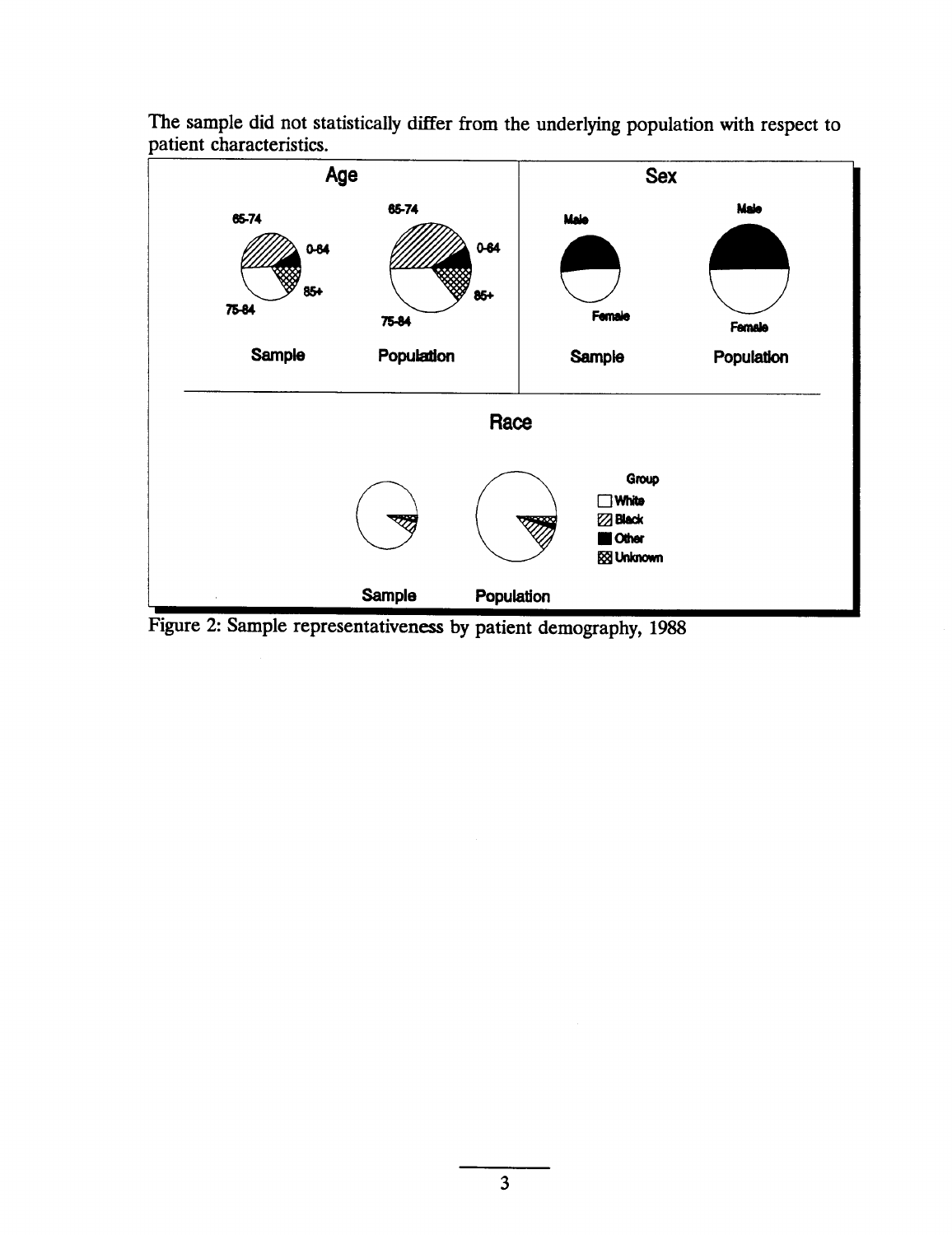#### Errors not reduced

Of the 87 sample discharges, 11 (12.6 DRG 154. The difference between this<br>result and the 20.0 percent error rate  $\begin{vmatrix} 15 \end{vmatrix}$   $\begin{vmatrix} 0 \end{vmatrix}$ the OIG reported for 1985 was not statistically significant. $\frac{1}{2}$  10

For-profit, medium-sized, and teaching **<sup>5</sup>** hospitals billed more accurately than in 1985. Patients under 75 years old also<br>had higher coding accuracy. [Appendix had higher coding accuracy. The higher coding errors, 1985 & 1988



In contrast to DRG 154, all DRGs taken together statistically significantly improved their coding accuracy from 20.8 percent errors in 1985 to 14.7 percent in 1988? However, the difference between this DRG's 12.6 percent errors and the 14.7 percent for all DRGs in 1988 was not statistically significant.

#### All errors still over-reimbursed the hospital

Of the 11 billing errors in 1988, all overreimbursed the hospital. In 1985, all errors also over-reimbursed the hospital.

#### Hospitals still over-reimbursed

The 87 sample discharges originally carried Relative Weights of 3.7961, equivalent to an average payment of \$11,598. The AMRA reabstraction, which resulted in 11 discharges reassigned to a DRG other than DRG 154, decreased the case-mix index (CMI) to 3.5203, a statistically significant decline of 0.02758.



Figure 4: Financial impact, 1985 & 1988

This reduction persisted across most hospital and patient demographic characteristics.

**a.** Because of the smaller sample size that results from DRG-specific analysis, estimates of coding for specific DRGs are less precise than OIG'S national estimate. Statistical tests determined whether apparent differences were real (statistically significant) or could be attributed to random error.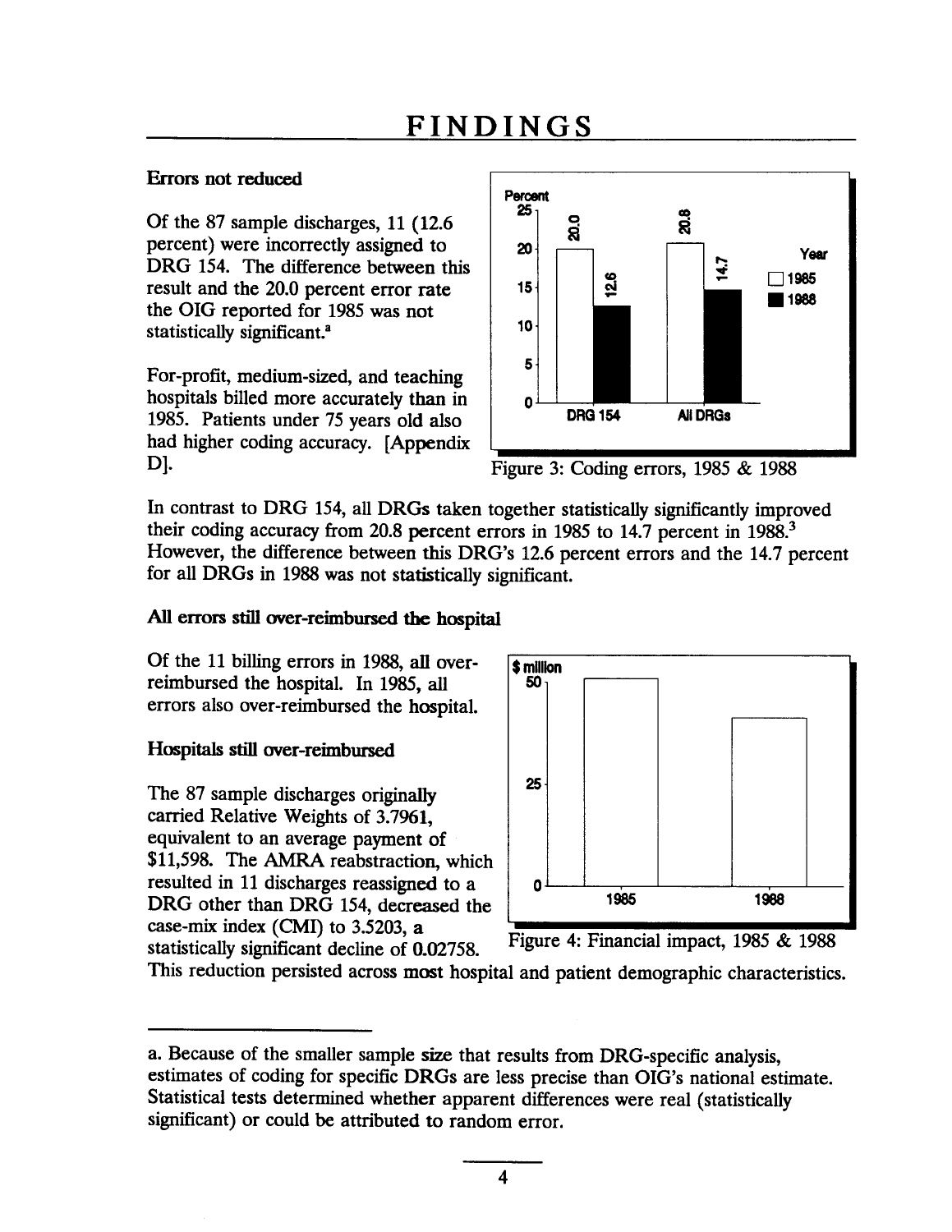However, this net CMI charge did not statistically differ from the net CMI change for DRG 154 in 1985. [Appendix E].

Extrapolation of the 1988 CMI change to all 49,677 DRG 154 discharges projected that billing errors over-reimbursed hospitals \$41.4 million. This over-reimbursement did not statistically differ from the \$51.0 million over-reimbursement the OIG previously reported for 1985.

#### Reasons for errors

The causes of misassignment to DRG 154 errors changed between 1985 and 1988. Physician mis-specification and billing department resequencing increased over time, while miscoding decreased. 1985 and the movements apparently, medical records departments 1985 1988 have become more knowledgeable about<br>procedure codes than in 1985. [Appendix F1.



Figure 5: Reasons for errors, 1985  $& 1988$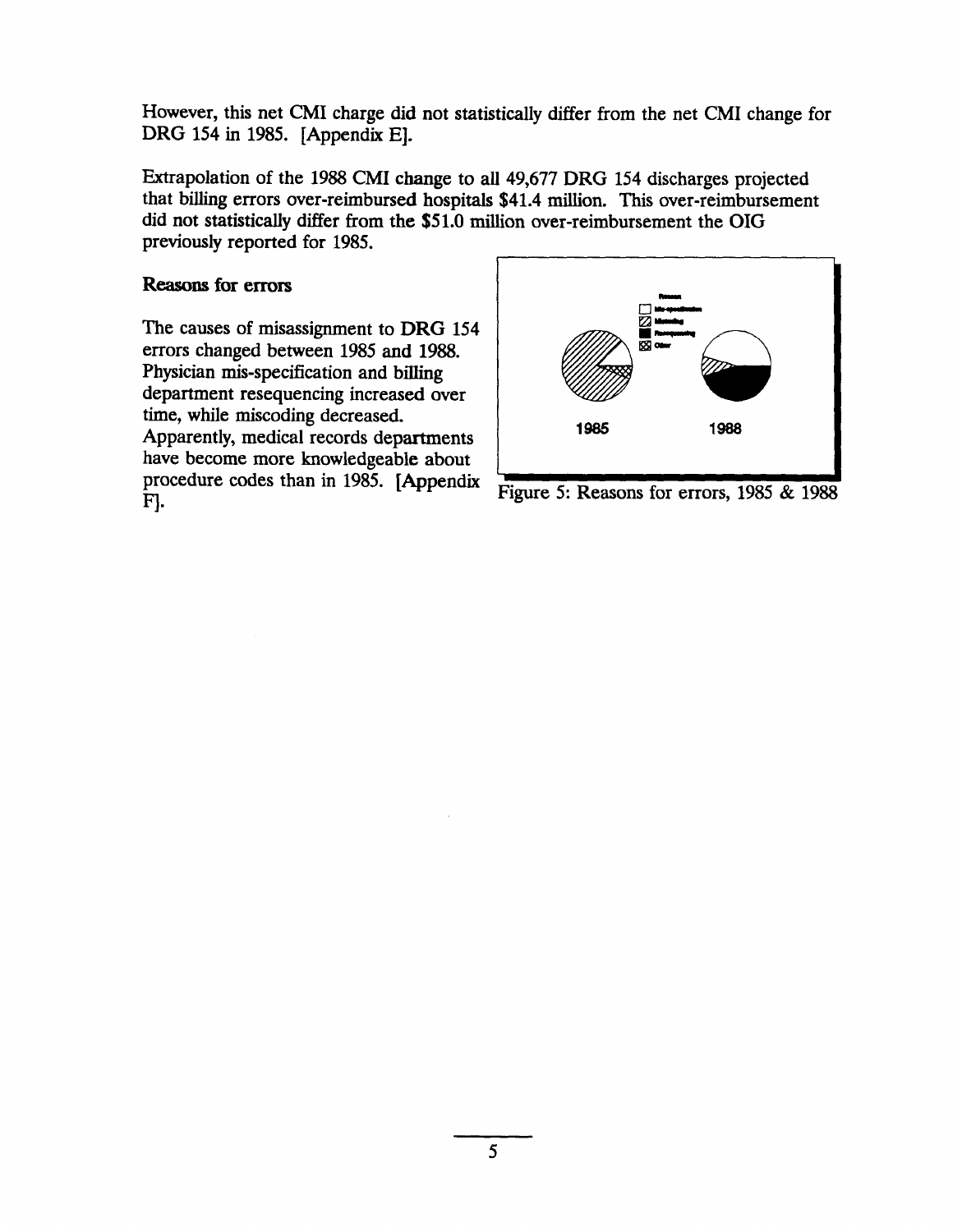#### ENDNOTES

1. Meyers M, Kleiman M, Stone D, Lee F, Schutte J, Hsia D, & Krushat M. DRG 154: Stomach, esophageal, and duodenal procedures. Washington, DC: HHS Office of Inspector General, July 1989. Inspection no. OAI-12-88-01160.

2. Knight J W & Hsia D C, eds. National DRG Validation Study Update: Technical Report. Washington, DC. HHS Office of Inspector General, 1992. Inspection no. OEI-12-90-00191.

*3.* Knight J W & Hsia D C, eds. National DRG Validation Study Update: Summary Report. Washington, DC: HHS Office of Inspector General, 1992. Inspection no. 0EI-12-90-O0190.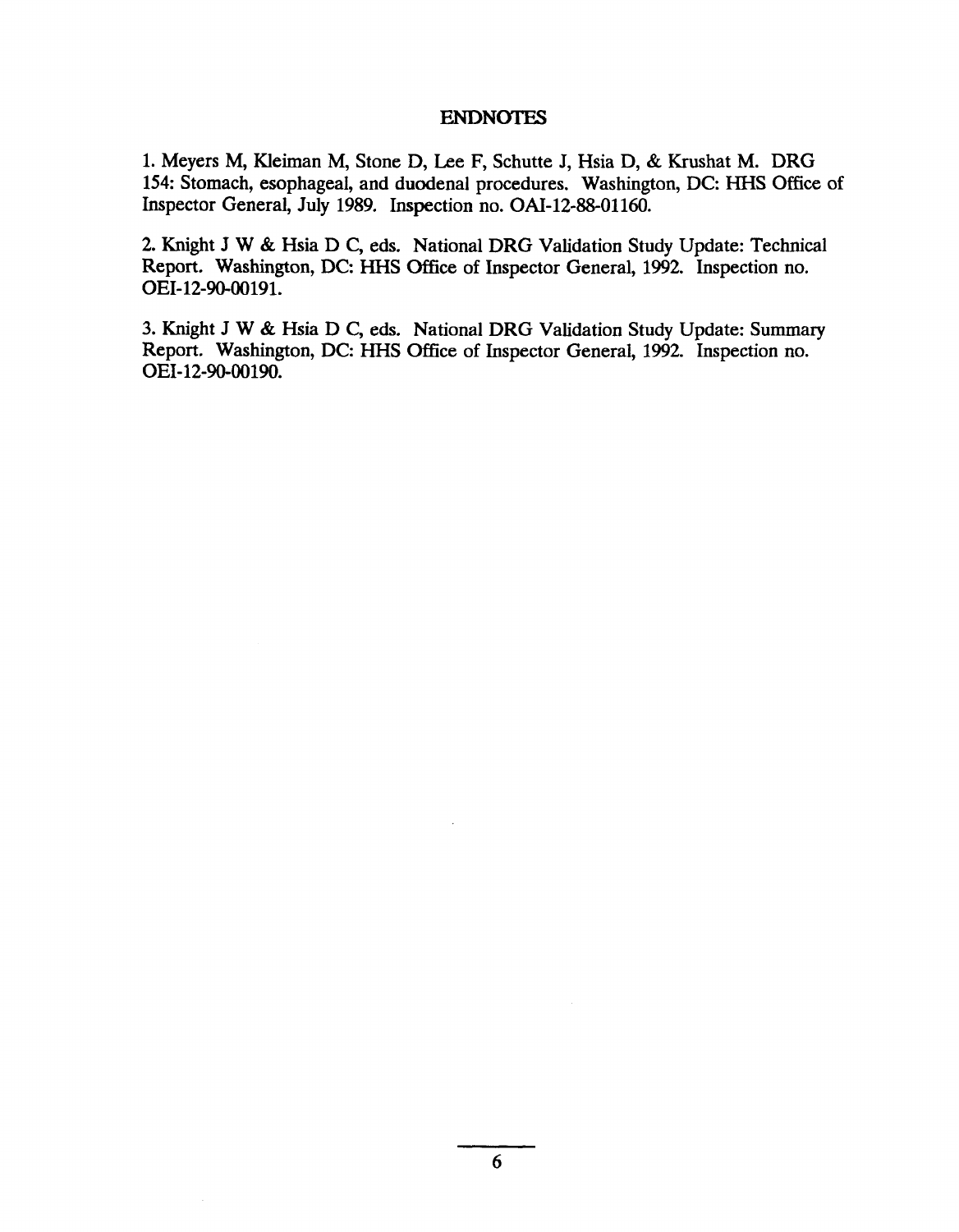### **APPENDICES**

المتحاسب المتحلف

 $\mathcal{L}^{\text{max}}_{\text{max}}$  , where  $\mathcal{L}^{\text{max}}_{\text{max}}$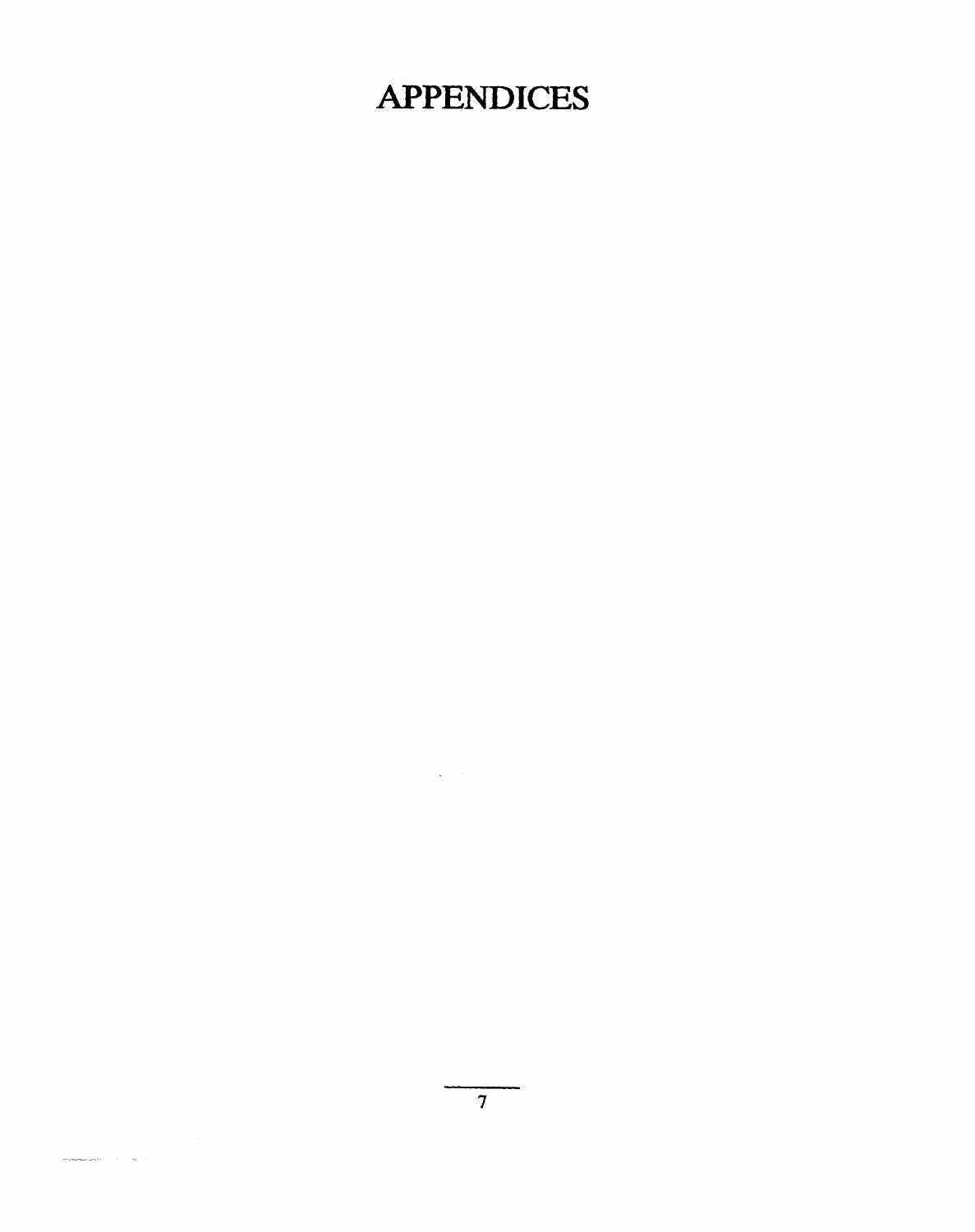#### **Appendix A: Project participants**

#### **QIQ**

Cathaleen A. Ahern, B.A. Evan J. Buckingham, B.A. David C. Hsia, J.D., M.D., M.P.H. Thomas F. Komaniecki, M.P.A. W. Mark Krushat, M.P.H. Linda M. Moscoe, B.A Brian P. Ritchie, B.A. Barry L. Steeley<sup>b</sup> John M. Traczyk, B.A.

#### HCFA

Timothy F. Greene, M.A., M.B.A-Stephen F. Jencks, M.D. Michael R. McMullan, M.B.A. Harry L. Savitt, Ph.D. Jeanette M. Smith, M.D., M.P.H.<sup>c</sup> Malcolm A. Sneen, B.S.

RAND Corporation Haya P. Rubin, M.D., Ph.D<sup>d</sup>

Baxter-Health Data Institute<sup>e</sup> Patricia J. Baxter, R.N. Patricia Cassidy-Tsnosas, R.N. Annette M. Delaney, R.N., M.A Ellen B. Inghilleri, R.N. Janet Mathews, A.R.T. Laurie H. Moore, R.R.A. Claire Shannon, A.R.T. Michele A. Wiese, B.A.

#### AMRA

Margret K Amatayakul, M.B.A, RR.A. Mary Converse, R.R.A. Nicholas J. Cotsonas, M.D.f Linda Ertl, R.R.A.

b. Now at Health Audit Services, Ellicott City, MD.

c. Now at the Journal of the American Medical Association, Chicago, IL.

d. Now at Johns Hopkins Medical Institutions.

e. Ceased operations February 16, 1990.

f. Outside contractor.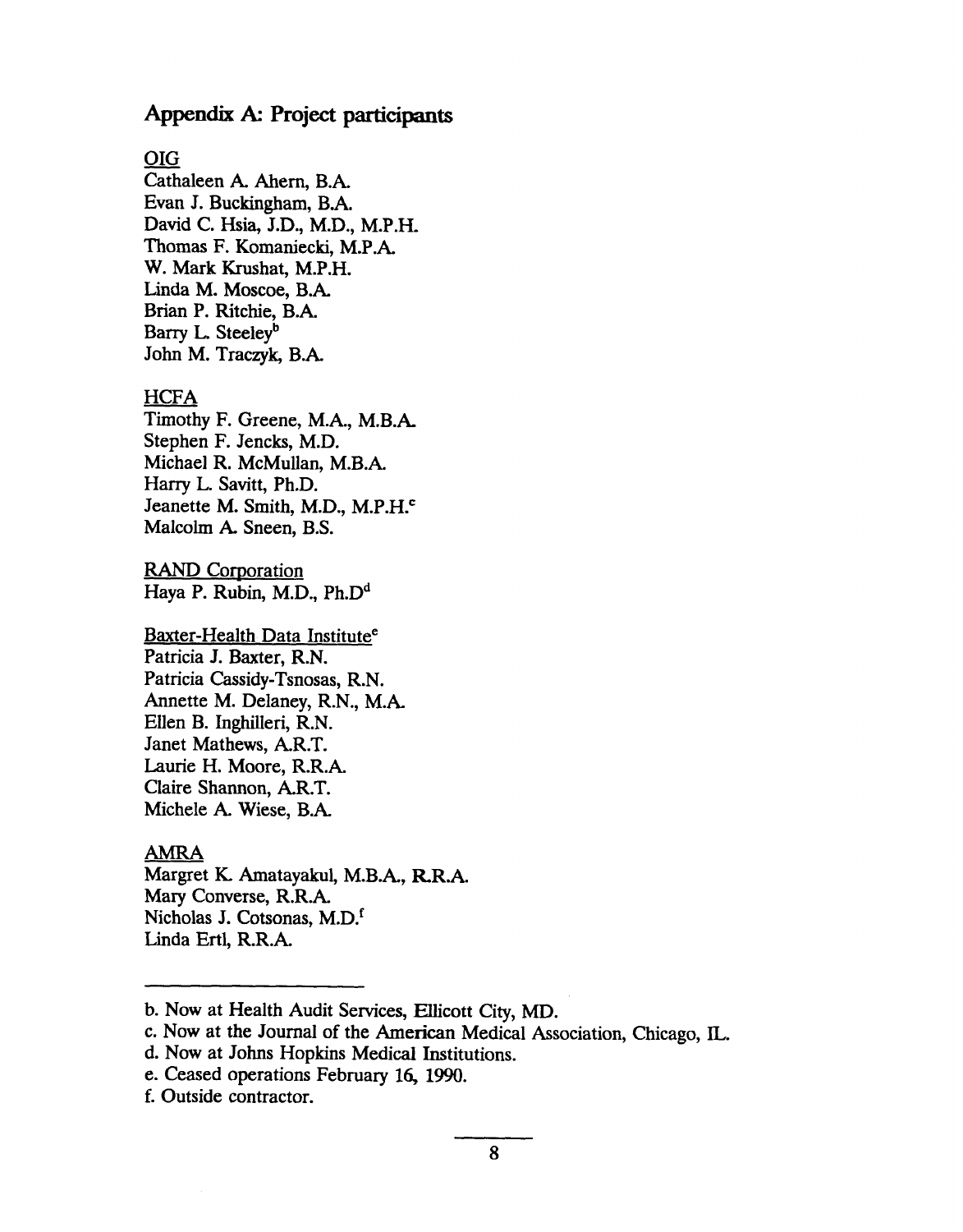Rita M, Finnegan, R.R.A. Desla Mancilla, A.R.T. Barbara Manny, R.R.A. Sonia Martyniuk, R.R.A. Toula Nicholas, AR.T. Charlotte Razor, R.R.A. LouAnn Schraffenberger, R.R.A. Lynn Smetko, R.R.A. Dawn Smith, A.R.T. Joan Zacharias, A.R.T.

BOTEC Analvsis Corporation Geraldine M. Berenholz, R.R.A. Andrew H. Chalsma, B.A. David P. Cavanagh, M.A., Ph.D. Janet W. Knight, R.N., Ph.D. Amy L. Lockwood, B.A.

#### Contract information

**Contractor**  BOTEC Analysis Corporation 1698 Massachusetts Avenue Cambridge, MA 02138

Proiect Officer David Hsia, J.D., M.D., M.P.H. Office of Inspector General 330 Independence Avenue Washington, D.C. 20201

**Contract**  HHS-1OO-9O-OO23 Firm-fixed price contract \$203,257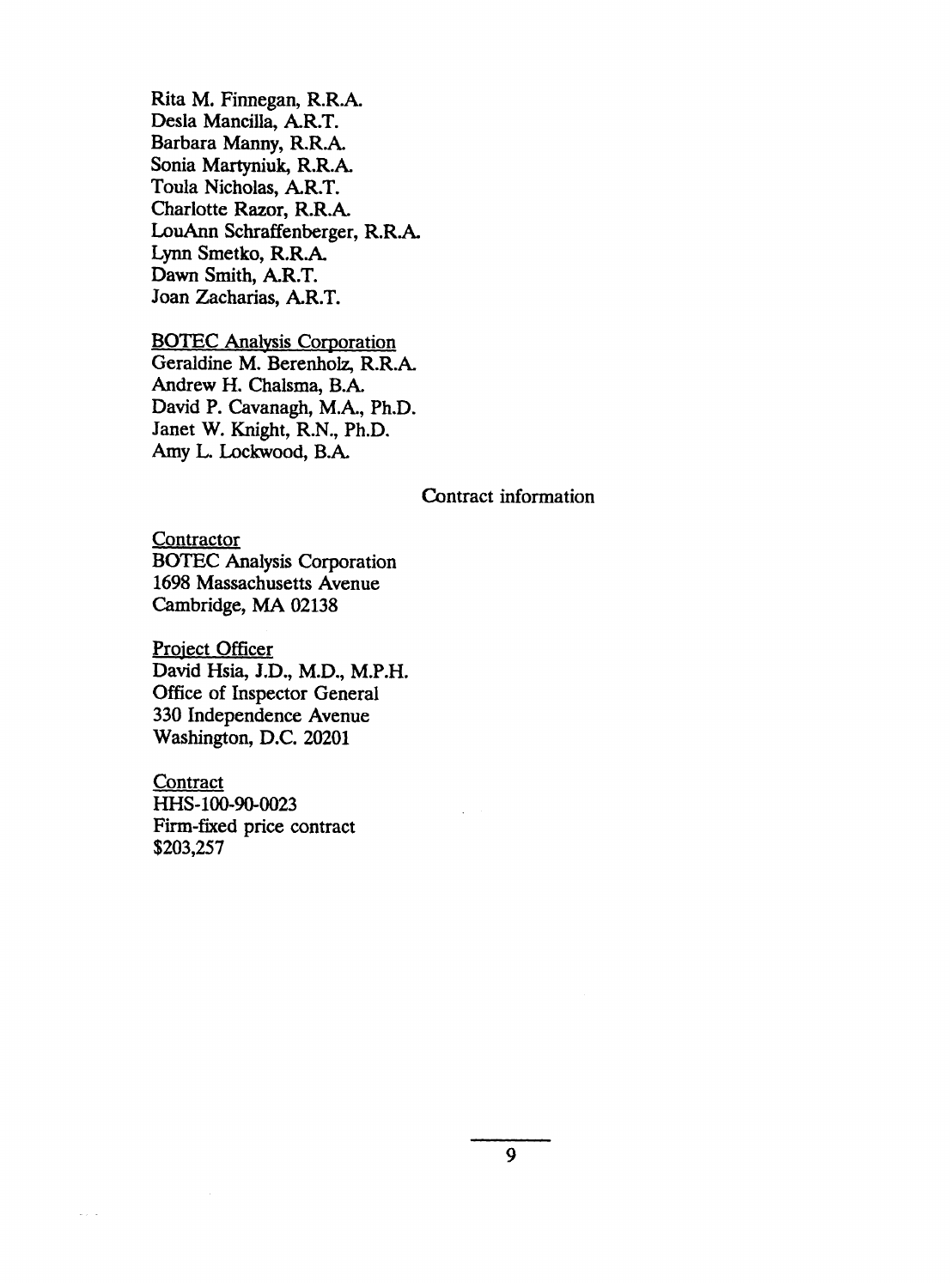### **Appendix B: ED-9-CM procedure codes in DRG 154�**

- 39.1 intra-abdominal venous shunt<br>42 esophageal operations
- 
- 42 esophageal operations 43 incision and excision of the stomach
- 44 other operations on stomach<br>45.01 duodenum incision
- 

- 45.01 duodenum incision 45.3 local excision or destruction of lesion or tissue of small intestine
- 
- 46.7 other repair of intestine 53.7 repair of diaphragmatic hernia, abdominal approach
- 53.8 repair of diaphragmatic hernia, thoracic approach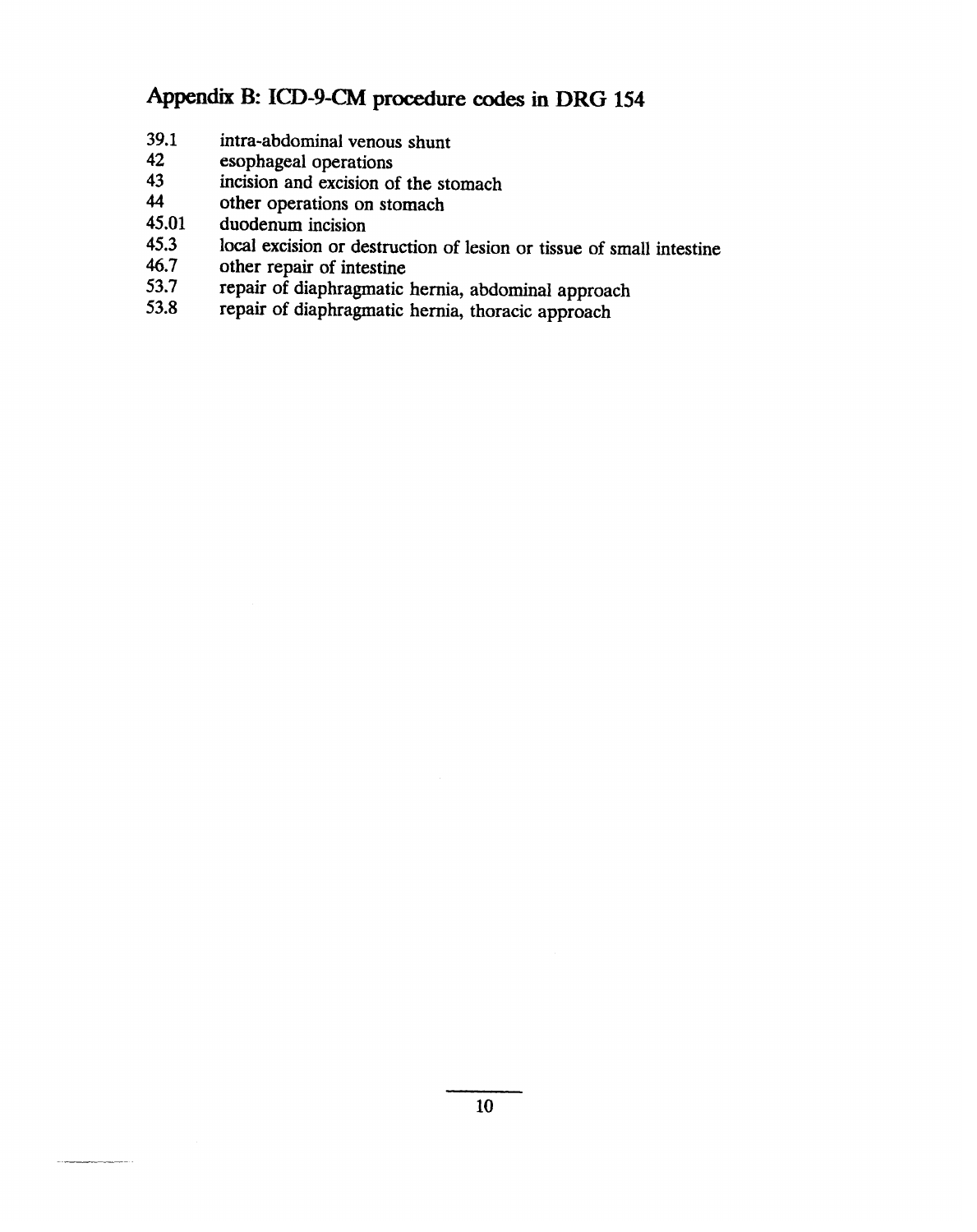### Appendix C: Sample representativeness

| Number (percent) Population Sample |                       |            | Chi-square             |  |  |  |  |
|------------------------------------|-----------------------|------------|------------------------|--|--|--|--|
| <b>Hospital demography</b>         |                       |            |                        |  |  |  |  |
| $1-99$ beds                        | 4,054 [8.2]           | 9 [10.3]   | 5.06, 2 df, $P=0.916$  |  |  |  |  |
| 100-299 beds 17,808 [35.8]         |                       | 39 [44.8]  |                        |  |  |  |  |
| $300+$ beds                        | 27,814 [56.0]         | 39 [44.8]  |                        |  |  |  |  |
| Metropolitan 41,441 [83.4]         |                       | 68 [78.2]  | 2.00, 1 df, $P=0.965$  |  |  |  |  |
| Nonmetropolitan 8,236 [16.6]       |                       | 19 [21.8]  |                        |  |  |  |  |
| Teaching                           | 23,566 [47.4]         | 32 [36.8]  | 4.55, 1 df, $P=0.965$  |  |  |  |  |
| Nonteaching                        | 26,111 [52.6]         | 55 [63.2]  |                        |  |  |  |  |
| Profit                             | 5,123 [10.5] 9 [10.3] |            | 0.002, 1 df, $P=0.034$ |  |  |  |  |
| Nonprofit                          | 43,737 [89.5]         | 78 [89.7]  |                        |  |  |  |  |
| Patient demography                 |                       |            |                        |  |  |  |  |
| $<65$ years                        | 4,067 [8.2]           | 7 [8.0]    | 0.30, 3 df, $P=0.041$  |  |  |  |  |
| $65-74$ years                      | 20,978 [42.2]         | 37 [42.5]  |                        |  |  |  |  |
| 75-84 years                        | 18,034 [36.3]         | 30 [34.5]  |                        |  |  |  |  |
| $85 + \text{ years}$               | 6,598 [13.3]          | 13 [14.9]  |                        |  |  |  |  |
| Male                               | 24,941 [50.2]         | 45 [51.7]  | 0.09, 1 df, $P=0.233$  |  |  |  |  |
| Female                             | 24,736 [49.8]         | 42 [48.3]  |                        |  |  |  |  |
| White                              | 43,176 [86.9]         | 79 [90.8]  | 1.38, 3 df, $P=0.290$  |  |  |  |  |
| <b>Black</b>                       | 4,177 [8.4]           | 5[5.7]     |                        |  |  |  |  |
| Other                              | 919 [1.8]             | 1[1.1]     |                        |  |  |  |  |
| Unknown                            | $1,405$ [2.8]         | 2[2.3]     |                        |  |  |  |  |
| Total                              | 49,677 [100.0]        | 87 [100.0] |                        |  |  |  |  |

 $\sim 400$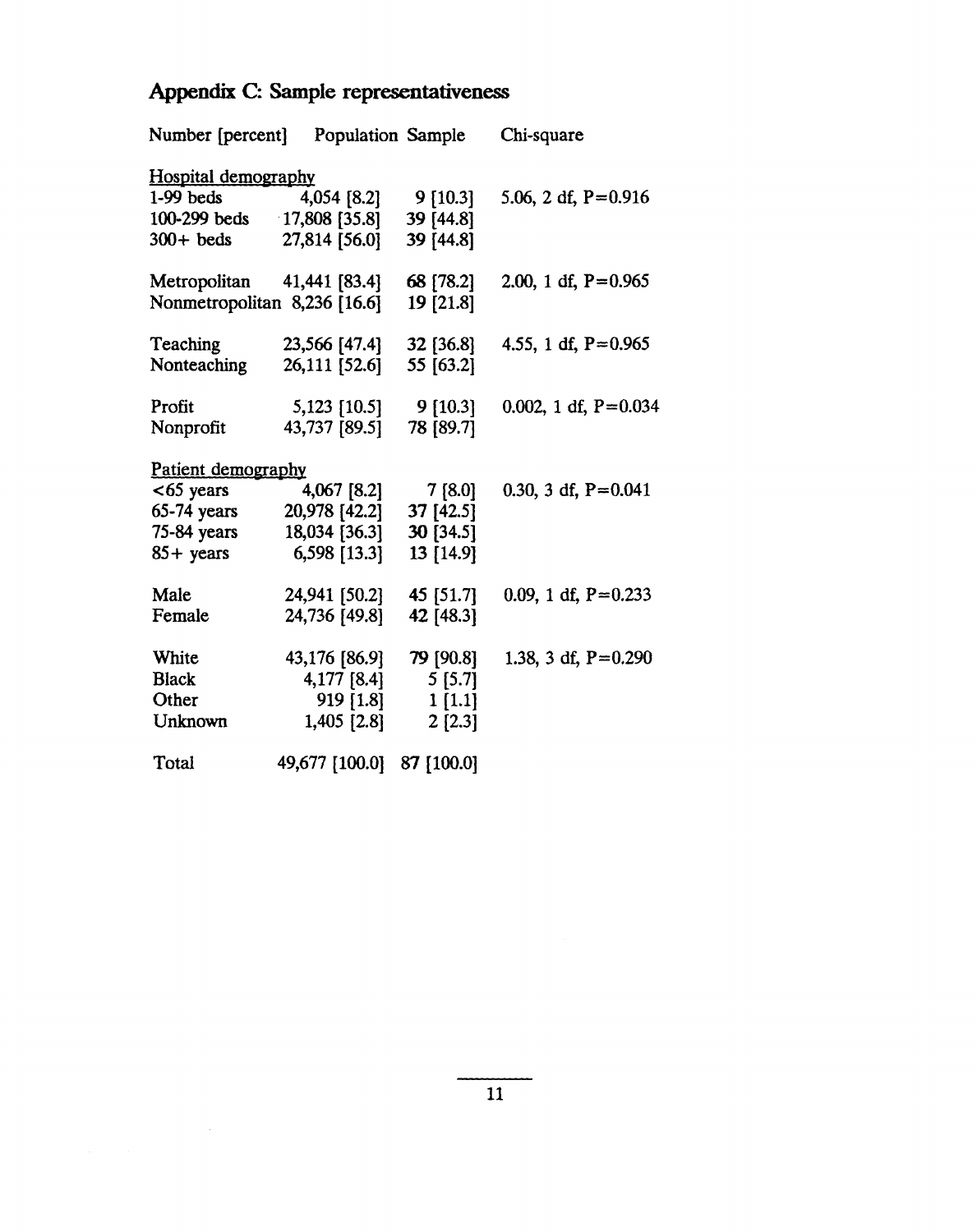### Appendix D: DRG 154 billing errors, 1985 and 1988

| Number [proportion 1988]<br>± standard error] |                     | 1985"             |                       | t-test |  |  |  |
|-----------------------------------------------|---------------------|-------------------|-----------------------|--------|--|--|--|
| Hospital demography                           |                     |                   |                       |        |  |  |  |
| $1-99$ beds                                   | $2[22.2 \pm 14.7]$  |                   | 5 $[20.0 \pm 8.2]$    | 0.34   |  |  |  |
| 100-299 beds                                  |                     | $3 [7.7 \pm 4.3]$ | $89$ [32.0 ± 9.5]     | 4.24   |  |  |  |
| $300 + \text{beds}$                           | $6[15.4 \pm 5.9]$   |                   | $3 [12.0 \pm 6.6]$    | 0.61   |  |  |  |
| Metropolitan                                  | $8[11.8 \pm 3.9]$   |                   | $12$ [22.8 $\pm$ 5.9] | 1.89   |  |  |  |
| Nonmetropolitan                               | $3[15.8 \pm 8.6]$   |                   | 4 $[12.6 \pm 9.7]$    | 0.47   |  |  |  |
| Teaching                                      | $5[15.6 \pm 6.5]$   |                   | $9[29.9 \pm 8.9]$     | 2.28   |  |  |  |
| Nonteaching                                   | $6[10.9 \pm 4.2]$   |                   | $7[13.6 \pm 5.7]$     | 0.47   |  |  |  |
| Profit                                        |                     | $0[0.0 \pm 0.0]$  | $3[39.3 \pm 28.0]$    | 5.86   |  |  |  |
| Nonprofit                                     | 11 [14.1 $\pm$ 4.0] |                   | 13 $[20.1 \pm 5.3]$   | 0.96   |  |  |  |
| Patient demography                            |                     |                   |                       |        |  |  |  |
| $<65$ years                                   | $3[42.9 \pm 20.2]$  |                   | $2[21.5 \pm 15.6]$    | 2.73   |  |  |  |
| 65-74 years                                   |                     | $3[8.1 \pm 4.5]$  | $6[21.4 \pm 9.3]$     | 2.20   |  |  |  |
| 75-84 years                                   | $3[10.0 \pm 5.6]$   |                   | $6[20.6 \pm 8.4]$     | 1.78   |  |  |  |
| $85 + \text{years}$                           | $2[15.4 \pm 10.4]$  |                   | $2[27.4 \pm 13.7]$    | 1.90   |  |  |  |
| Male                                          | $5[11.1 \pm 4.7]$   |                   | $3[11.4 \pm 6.3]$     | 0.05   |  |  |  |
| Female                                        | 6 $[14.3 \pm 5.5]$  |                   | 13 $[26.7 \pm 7.3]$   | 1.81   |  |  |  |
| White                                         | $9[11.4 \pm 3.4]$   |                   |                       |        |  |  |  |
| <b>Black</b>                                  | $2[0.0 \pm 0.0]$    |                   |                       |        |  |  |  |
| Other                                         | $0[0.0 \pm 0.0]$    |                   |                       |        |  |  |  |
| Unknown                                       | $0[33.3 \pm 33.3]$  |                   |                       |        |  |  |  |
| Total                                         | 11 $[12.6 \pm 3.6]$ |                   | $16[20.8 \pm 5.1]$    | 1.34   |  |  |  |

\* Reweighed for comparability to 1988.

 $\label{eq:conformal} \begin{aligned} \text{Tr}(\mathbf{r},\mathbf{r}) = \text{Tr}(\mathbf{r},\mathbf{r}) = \text{Tr}(\mathbf{r},\mathbf{r}) = \text{Tr}(\mathbf{r},\mathbf{r}) = \text{Tr}(\mathbf{r},\mathbf{r}) = \text{Tr}(\mathbf{r},\mathbf{r}) = \text{Tr}(\mathbf{r},\mathbf{r}) = \text{Tr}(\mathbf{r},\mathbf{r}) = \text{Tr}(\mathbf{r},\mathbf{r}) = \text{Tr}(\mathbf{r},\mathbf{r}) = \text{Tr}(\mathbf{r},\mathbf{r}) = \text{Tr}(\mathbf$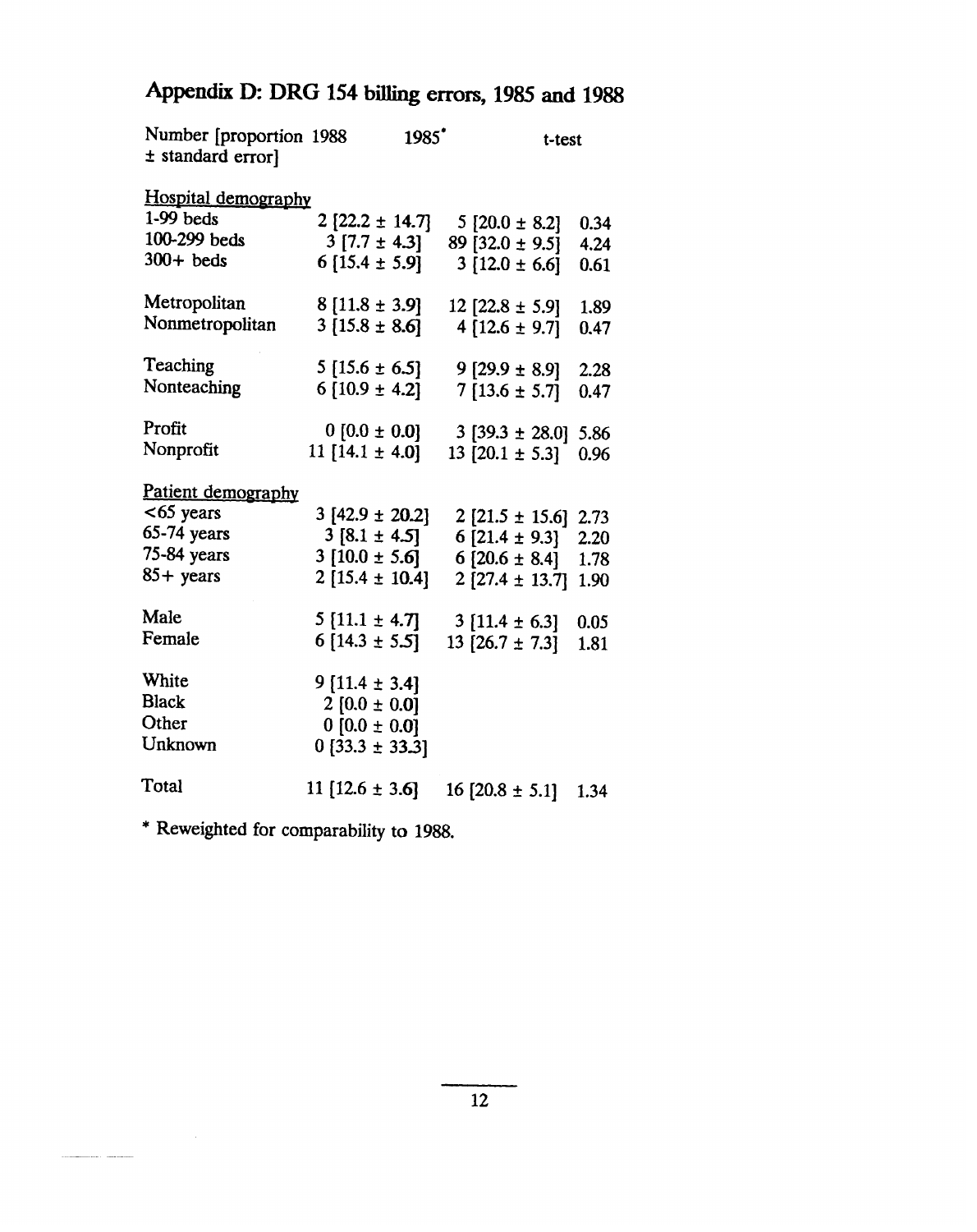| Appendix E: DRG 154 case-mix index change, 1985 and 1988 |  |  |  |  |  |  |  |  |  |
|----------------------------------------------------------|--|--|--|--|--|--|--|--|--|
|----------------------------------------------------------|--|--|--|--|--|--|--|--|--|

| Relative weight ±<br>standard error | 1988                 | 1985                                      | Difference t-test |      |
|-------------------------------------|----------------------|-------------------------------------------|-------------------|------|
| <b>Hospital demography</b>          |                      |                                           |                   |      |
| $1-99$ beds                         |                      | $-0.2658 \pm 0.1772$ $-0.3679 \pm 0.1517$ | 0.1021            | 0.91 |
| 100-299 beds                        |                      | $-0.1603 \pm 0.0932$ $-0.5427 \pm 0.1722$ | 0.3824            | 3.45 |
| $300+$ beds                         |                      | $-0.3936 \pm 0.1523$ $-0.2288 \pm 0.1268$ | $-0.1648$         | 1.24 |
| Metropolitan                        |                      | $-0.2827 \pm 0.0982$ $-0.4316 \pm 0.1121$ | 0.1489            | 1.17 |
| Nonmetropolitan                     |                      | $-0.2512 \pm 0.1386 -0.0883 \pm 0.0449$   | $-0.1629$         | 2.37 |
| Teaching                            |                      | $-0.3756 \pm 0.1620$ $-0.5702 \pm 0.1678$ | 0.1946            | 1.41 |
| Nonteaching                         |                      | $-0.2177 \pm 0.0900 -0.2073 \pm 0.0965$   | $-0.0104$         | 0.10 |
| Profit                              |                      | $0.0000 \pm 0.0000 -0.7032 \pm 0.4908$    | 0.7032            | 5.99 |
| Nonprofit                           |                      | $-0.3076 \pm 0.0911 -0.3536 \pm 0.0976$   | 0.0460            | 0.36 |
| Patient demography                  |                      |                                           |                   |      |
| $<65$ years                         |                      | $-0.8287 \pm 0.3907$ $-0.4103 \pm 0.2953$ | $-0.4184$         | 2.79 |
| 65-74 years                         | $-0.1459 \pm 0.0890$ | $-0.3537 \pm 0.1688$                      | 0.2078            | 1.85 |
| 75-84 years                         |                      | $-0.2887 \pm 0.1608$ $-0.3763 \pm 0.1532$ | 0.0876            | 0.66 |
| $85 + \text{ years}$                |                      | $-0.3181 \pm 0.2311 -0.4953 \pm 0.2481$   | 0.1772            | 1.38 |
| Male                                |                      | $-0.2255 \pm 0.1035 -0.2019 \pm 0.1134$   | $-0.0236$         | 0.23 |
| Female                              |                      | $-0.3297 \pm 0.1301 -0.4740 \pm 0.1372$   | 0.1443            | 1.03 |
| White                               | $-0.2420 \pm 0.0808$ |                                           |                   |      |
| <b>Black</b>                        | $-0.9750 \pm 0.6146$ |                                           |                   |      |
| Other                               | $0.0000 \pm 0.0000$  |                                           |                   |      |
| Unknown                             | $0.0000 \pm 0.0000$  |                                           |                   |      |
| Total                               |                      | $-0.2758 \pm 0.0822$ $-0.3681 \pm 0.0943$ | 0.0923            | 0.74 |

 $\label{eq:2.1} \frac{1}{\sqrt{2}}\int_{\mathbb{R}^3}\frac{1}{\sqrt{2}}\left(\frac{1}{\sqrt{2}}\right)^2\frac{1}{\sqrt{2}}\left(\frac{1}{\sqrt{2}}\right)^2\frac{1}{\sqrt{2}}\left(\frac{1}{\sqrt{2}}\right)^2.$ 

 $\hat{\phi}$  , and  $\hat{\phi}$  is a constant of  $\hat{\phi}$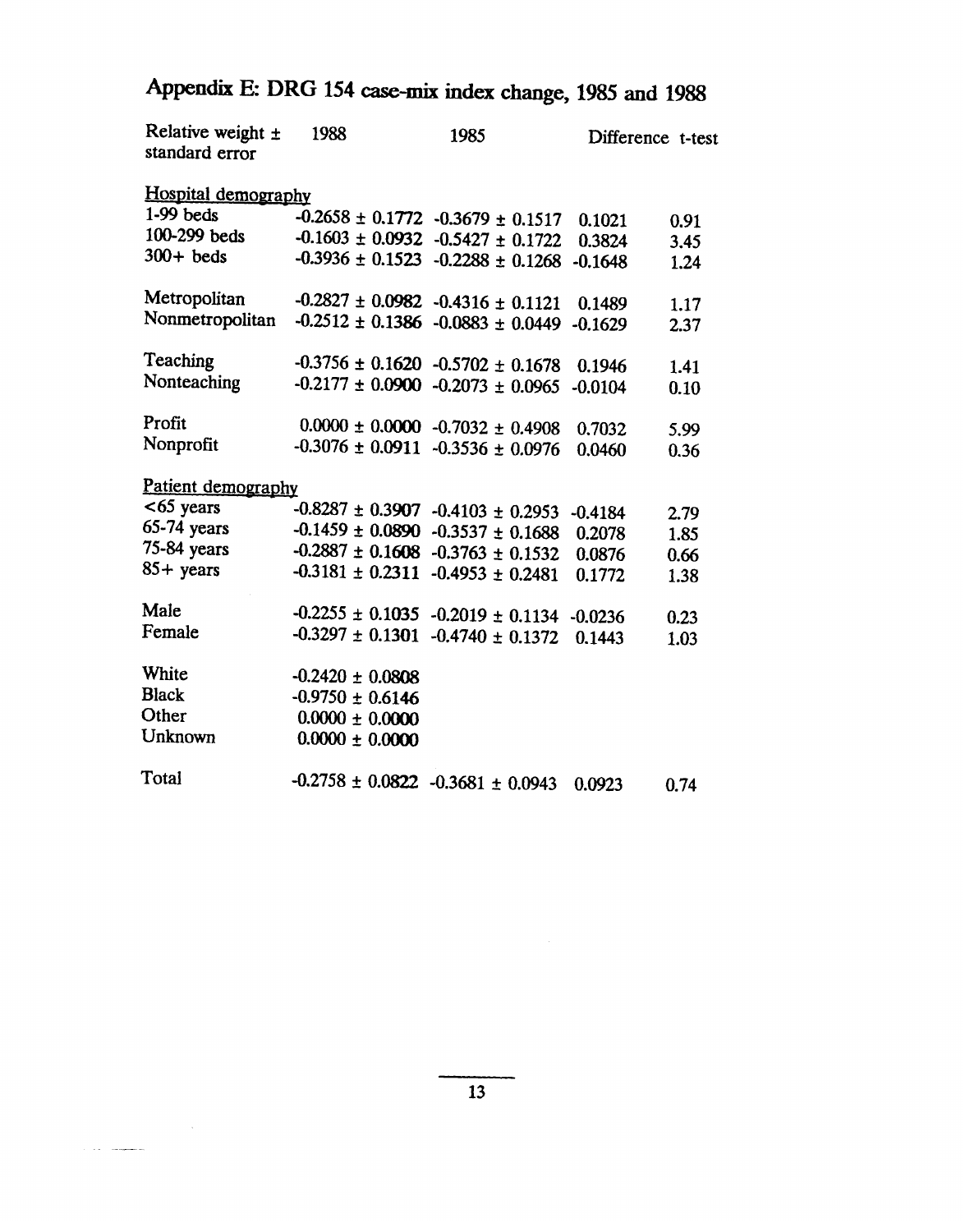## Appendix F: Reasons for DRG 154 errors, 1985 and 1988

| Number [percent]  | 1988       | 1985       |
|-------------------|------------|------------|
| Mis-specification | 5[45.4]    | $2$ [12.5] |
| Miscoding         | 1 [9.1]    | 13 [88.0]  |
| Resequencing      | 5[45.4]    | 0 [0.0]    |
| Other             | 0 [0.0]    | 1[6.3]     |
| Total             | 11 [100.0] | 16 [100.0] |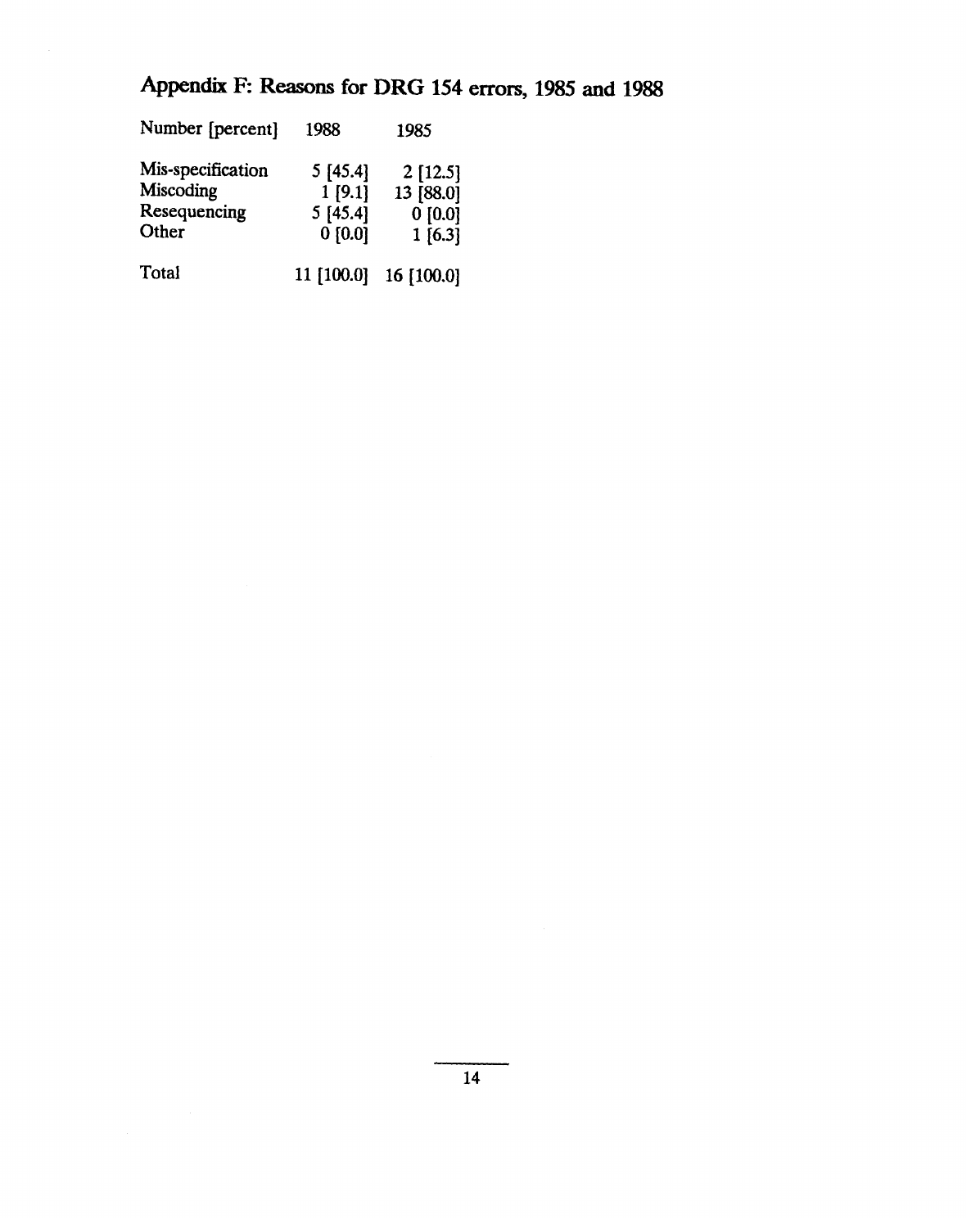$\hat{\mathcal{A}}$  $\frac{3}{2}$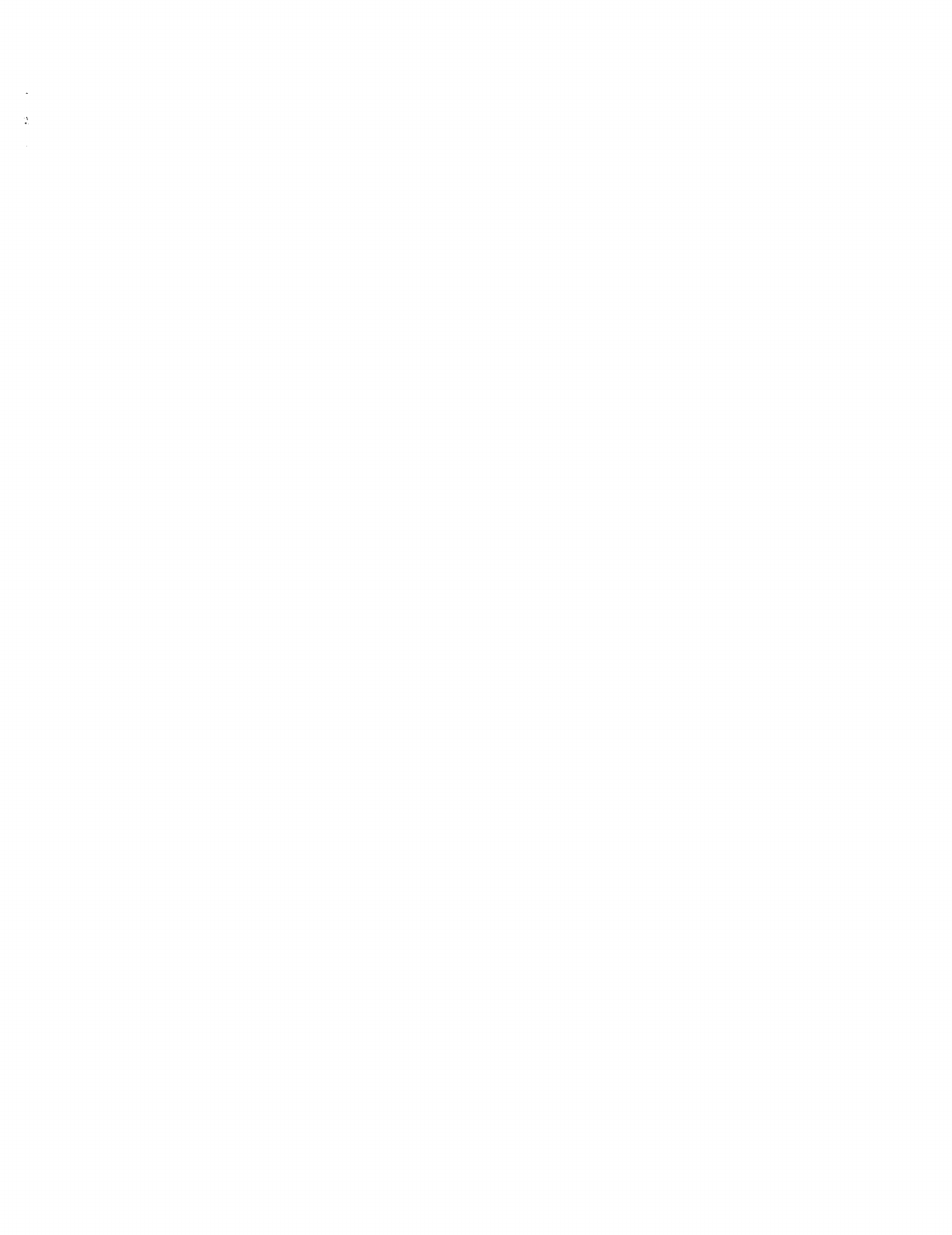**Department of Health and Human** Services

# **OFFICE OF NSPECTOR GENERAL**

## **DRG 154 VALIDATION UPDATE: STOMACH, ESOPHAGEAL, AND DUODENAL PROCEDURES**



DECEMBER 1992 OEI-12-89-001%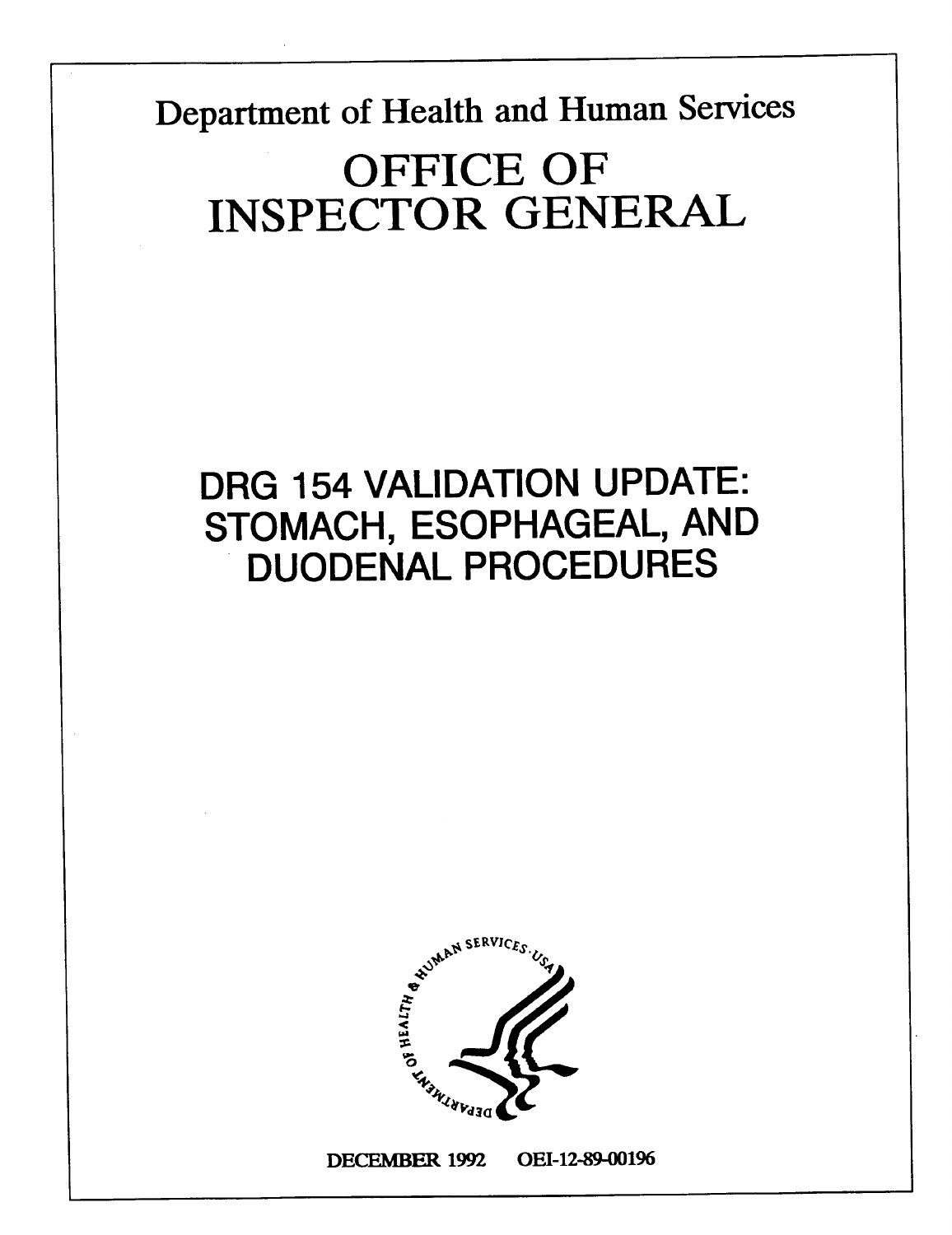# FILE COPY

**Department of Health and Human Services** 

# **OFFICE OF INSPECTOR GENERAL**

## **DRG 154 VALIDATION UPDATE: STOMACH, ESOPHAGEAL,** AND **DUODENAL PROCEDURES**



OCTOBER 1992